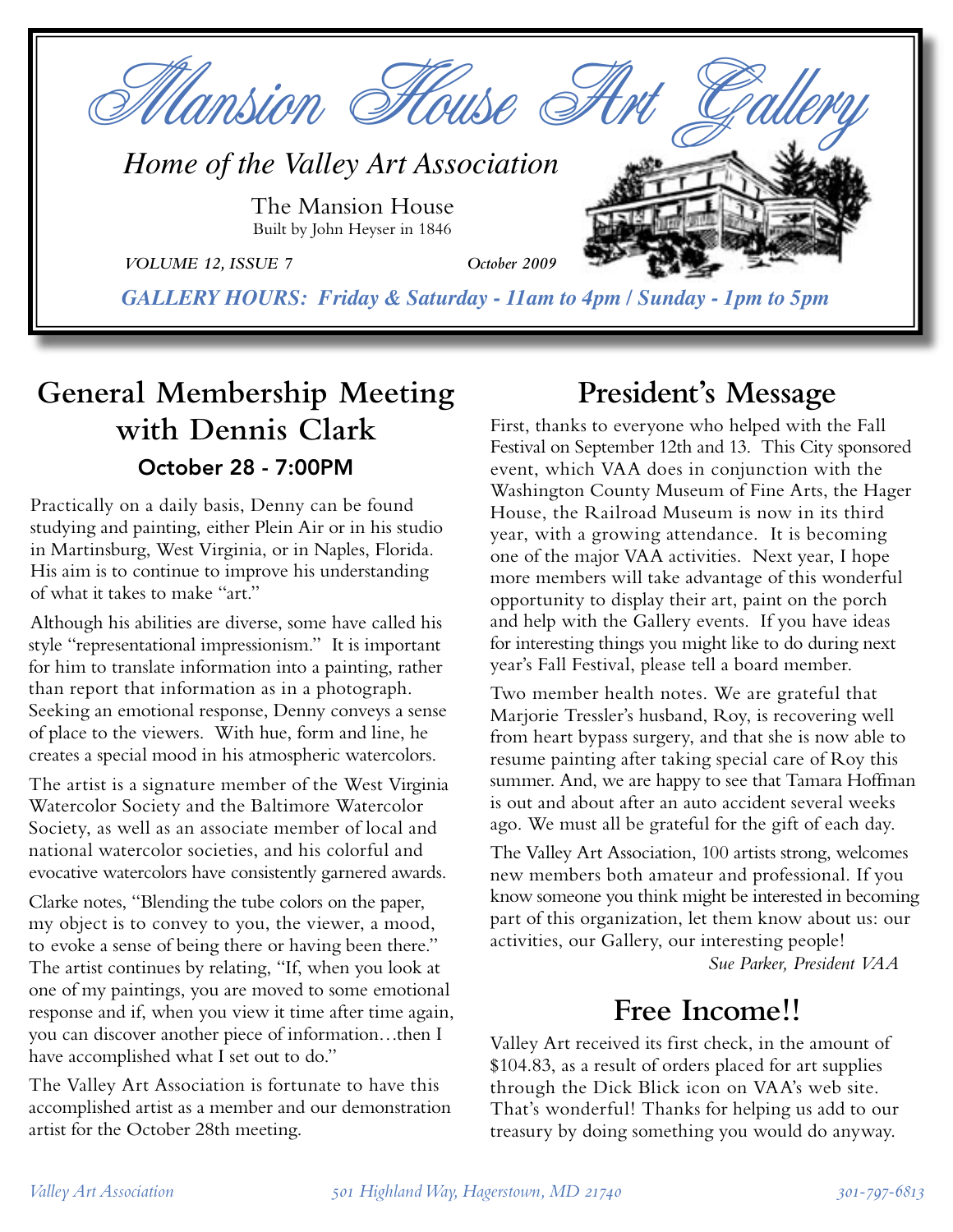## **Shows**

## **NORTH GALLERY SHOWS**

• Group Show "Paintings from the Park"- OCT 2-NOV 1. Marjorie has donated her North Gallery show to the members this month. This show will include paintings from the plein air session this spring, any paintings or photos OF the park, as well as any pieces painted IN the Hagerstown City Park.

- Denny Bingaman NOV 6-NOV 29. Featuring wildlife and nature photography.
- Winter Exhibit All member show- DEC 6-JAN 1. The theme is "Primarily Primary". There is a reception Sunday, December 6th from 1-3.
- Member Crafts Sale and Exhibit- NOV 27- DEC 27. Held throughout the Mansion House.

### **ADDITIONAL AREA SHOWS**

### Washington County Hospital

- OCT Artist of the Month **Terry Shotton**
- NOV Artist of the Month **Donna Mitchell**

Questions on Art in the Hallways should be directed to Lucy Ecker at: 301-733-5320 or a1nanaecker@aol.com.

#### Chambersburg Hospital Artist of the Month

- OCT Artist of the Month **Donna Bingaman**
- NOV Artist of the Month **Jean Strike**

# **Classes and Workshops**

### Old Masters Flemish Technique in Oils - Workshop with Patt Legg

#### **Starts April 26 to 29th. For info, contact Maggie Bearse at: maggiebearse2003@yahoo.com**

Patt Legg, an artist from Salisbury, North Carolina, paints and teaches the Old Master Flemish (before 1801) technique with a bit of the modern twist . She is a professional artist specializing in still life and portrait painting for over 30 years. Patt has taught this technique 14 of those years. You will work in a series of layers from the underpa;;inting using soft hair brushes to the final pure color. This technique produces a depth and a brilliance of the Masters ofVermeer, Caravaggio and Rembrandt. Class will spreak about painting procedures, still life organization, soft edges and Starving Artist paintings to how to prepare your panel and to clean your brushes.

# **General Member Notes**

- With the Christmas season fast approaching, remember that the VAA will allow member artists to display and sell their own fine craft items at the Mansion House during the months of November and December on a spaceavailable basis. Contact Janie Moltrop to request space.
- A member has expressed interest in a trip to the Torpedo Factory (art center) in Alexandria. If you are interested, let a board member know so we can determine if there are enough people to pursue it.
- The mini-gallery has been moved from the back of the upstairs door to the display racks in the galleries. (These little paintings might be level for the first time.)
- Many thanks to the husbands of Marjorie Tressler, Carol Wilks and Carol Trovinger. They also contributed to the success of the Fall Festival.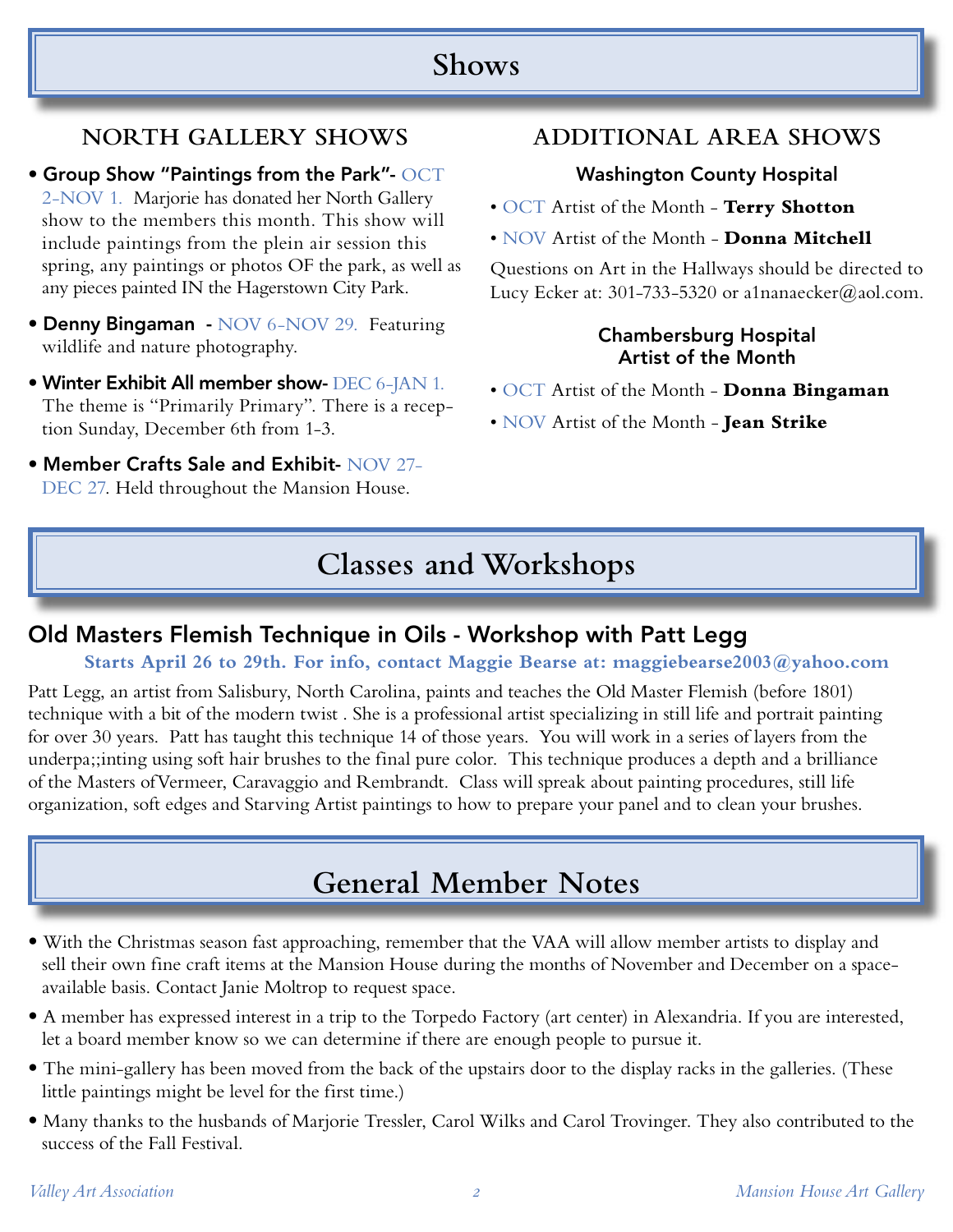## **General Member News**

**Fall Festival -** On the 12th and 13th of September, The Mansion House was abuzz with activities and visitors. On Saturday, Carolyn Trovinger opened and closed, and Lin Pederson handled the Gallery, which received 95 visitors. On Sunday, there was a children's painting table that was very well attended, and two adults who also tried their hand. Wayne Kell participated. Lucy Ecker displayed her art both days and one of our new members, Carol Wilks, also set up. She and Lucy helped the children paint all day long on Sunday. Over 350 people came through the Mansion House on Sunday! Terry Shotton, who managed the Gallery that day, was extremely busy, answering questions, refilling refreshments, and stamping visitors' cards for the prize drawing. Marjorie Tressler was there both days, and did a painting demo on Sunday. Mia Hoover played the cello for an hour each afternoon. Carolyn Trovinger looked great in a period dress provided by Maggie Bearse, and she seemed to float (hooped skirt no less!) from room to room refilling the cider and cookie trays. She took a walk down the front walk to have lunch with her husband and it looked like something out of the past as she strolled away from the porch. There were several sales of artwork during the weekend. All in all, it was one of the busiest weekends of the year for Valley Art.

## **Dues Are Now PAST DUE**

Annual Membership Dues \$25 are now due. Make check payable to the Valley Art Association and mail to: **Donna Smith, Treasurer 501 Highland Way, Hagerstown, MD 21740**

Anyone not paid by October meeting will be dropped. Questions call Donna Smith 301-797-8761 or DSmith7119@aol.com. Please note, membership cards will only be made upon request.

#### *Donna Smith, Treasurer*

**Thank You Members!** - A great big thank you to the members of the VAA for the beautiful bouquet

of white roses and the very thoughtful gift certificate from Dick Blick. This was so kind and very appreciated by me to be honored for something that was truly my honor. Being your president for the last 2 years was hard but rewarding work. I made some great new friends and met some very interesting and talented artists along the way. The opportunities abound here with the VAA--sooooo--please keep helping your new president Sue Parker. She is a great gal and so are the members of your new board. I will be there to help them all I can and hope that ALL of YOU do the same. Good luck, God bless, and "Paint from the heart with JOY !!! Thanks again.

#### *Marjorie Tressler, Past President*

### **"GALLERY MEETING" Wednesday, October 7th at 2:00 PM**

#### *Janie Moltrop, Gallery Director*

**Museum Show -** We are now taking names of anyone who is interested in hanging a painting in the Museum Show (March 20 to May 9, 2010). We need these names as soon as possible so we can determine how many paintings each artist can submit to the show. Contact Margaret Bearse or Marjorie Tresslor.

Maytag Repair Woman - Thanks to Gail Cox for defrosting the Mansion House refrigerator before it was officially deemed Hagerstown's first glacier.

**Donation Needed for Veterans - We are again** asking for donations of art materials, brushes, paint (all types), clay, canvases, and water type paper for the military veterans at the Martinsburg Veterans Center. These supplies will be collected now through November, as well as at the Holiday Tea in December. We all have something in our studios we can part with or you can simply buy an extra tube of paint or brush when you shop for your own supplies!!

2009 Holiday Tea - Please join us for the Annual VAA Holiday Tea to be held here at the Mansion House on Sunday Dec. 6 from 1-3 PM. Light fare provided by members.